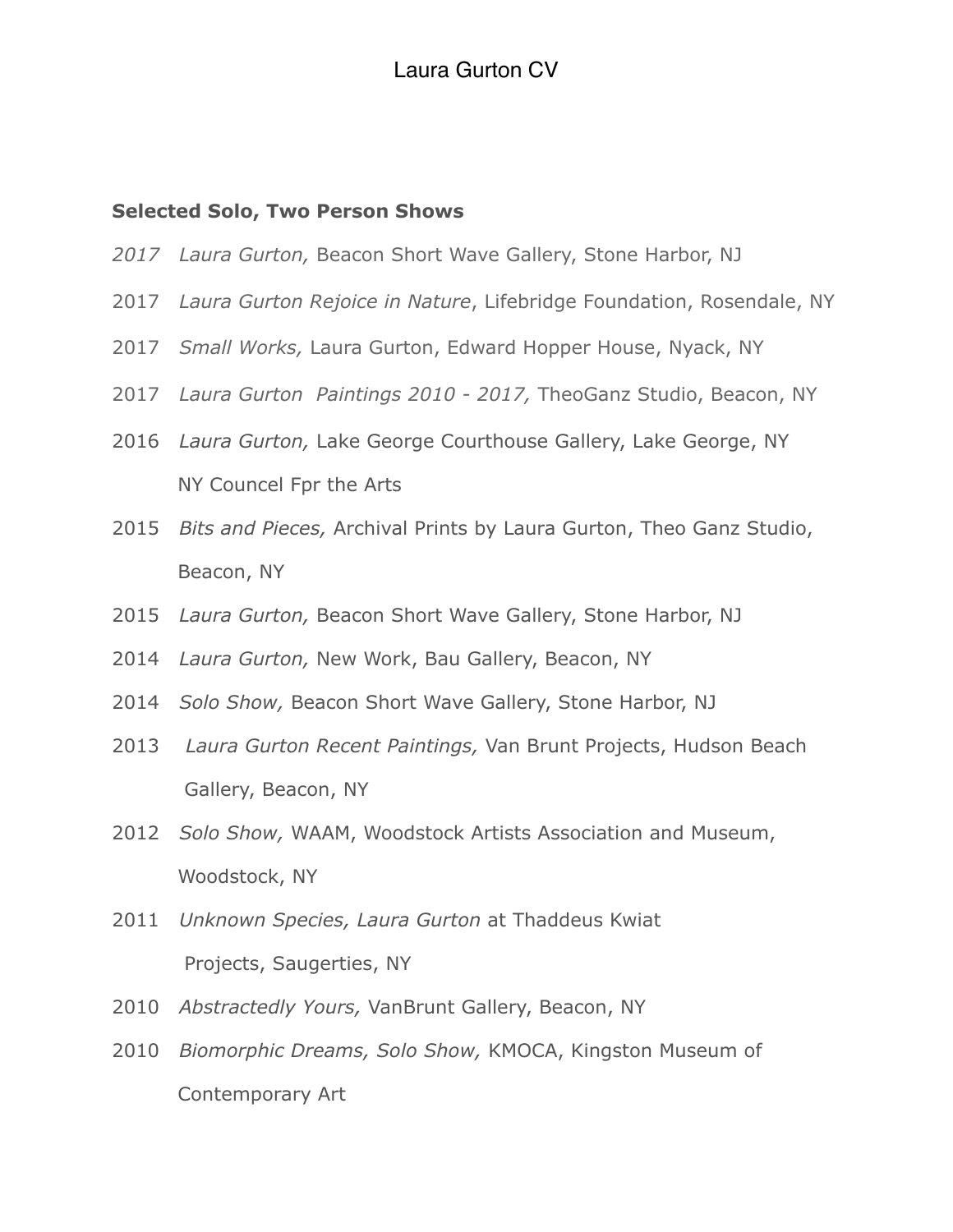# Laura Gurton CV

2009 Laura Gurton, Oriole 9, Woodstock, NY

#### **Selected Shows I have Curated**

2016 PATTERNS Wired Gallery, High Falls, NY

2012 Micromorphic, Byrdcliffe Kleinert, James Center for the Arts, Woodstock, NY Six Artists, including myself, working with microscopic subject matter

#### **Selected Group Shows**

#### **2017**

- **.** *Summer Show*, Hal Bromm gallery, NYC, NY
- **.** *Radius 50,* Juror David A. Ross, Woodstock Artist Museum Woodstock, NY
- **.** *Far and Wide,* Juroe Bruce Weber, Woodstock Artist Museum, Woodstock, NY
- **.** *Square, Box, Cube,* Art Bar, Kingston NY

- **.** *Unum Sumus,* Kleinert James Center for the Arts, Byrcliffe, Woodstock
- **.** *Made in NY 2016,* Schweinfurth Art Center, Auburn, NY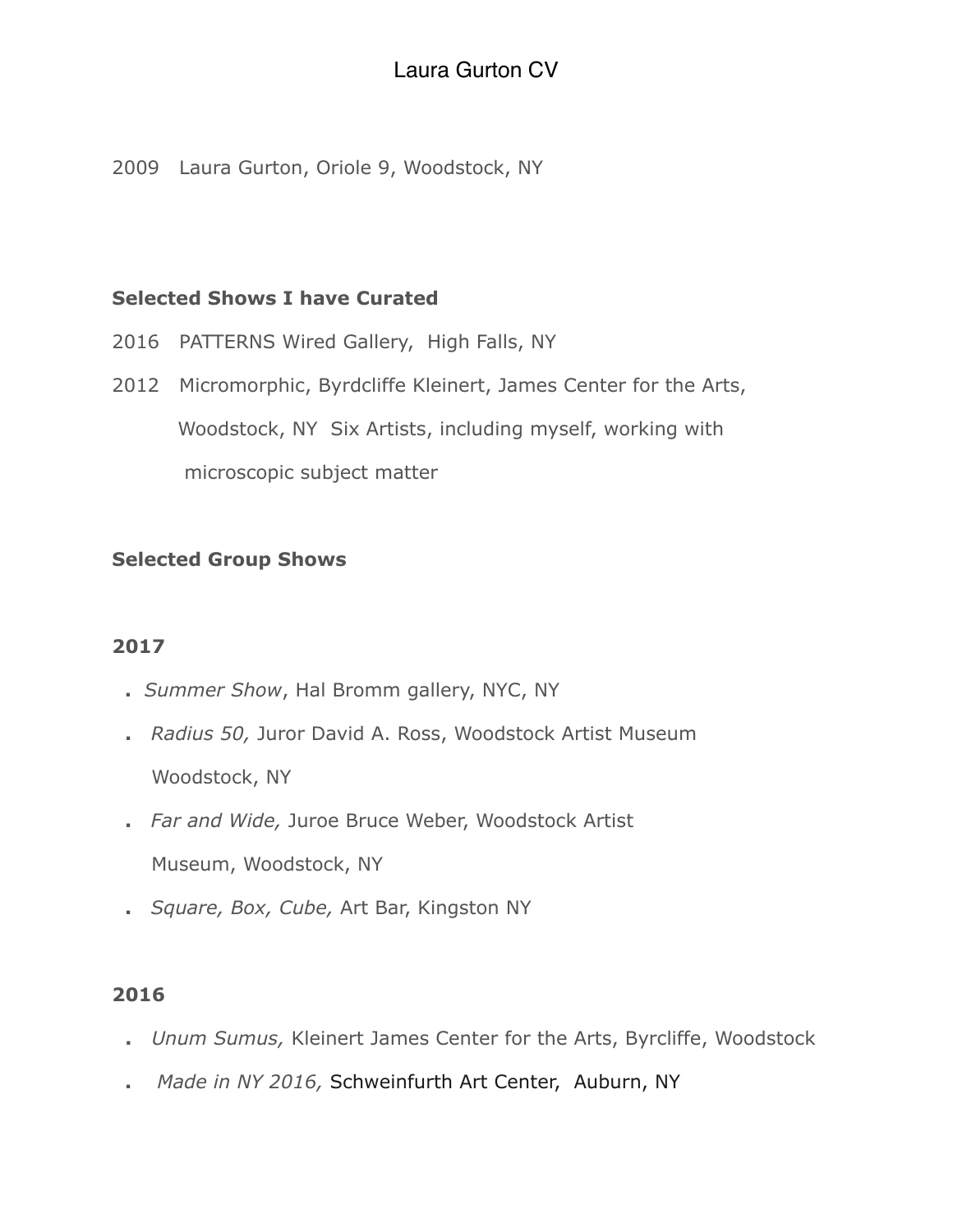#### **2015**

- **.** *New Work,* Woodstock Museum, Juror's Choice Award, Juror Laura Johansan
- **.** *Double Vision,* 13 Forest Gallery, Arlington, Mass
- **.** ARTVENICE BIENNALE 3, Venice, Italy
- . *Red, White and Blue,* ArtBar Gallery, Kingston, NY
- **.** *Dispatches From Eternity,* Theo Ganz Studio, Beacon, NY
- . *Persistent Song,* Theo Ganz Studio, Beacon, NY
- . *Wild,* Woodstock Museum, NY, Juror Virginia Walsh
- **.** *Regional Juried Exhibition,* Juror James Cox, Arts Society of Kingston, Kingston, NY
- . *Small Works,* Juror Cynthia Winika, Woodstock Museum, Honorable Mention

- **.** *Art Miami Context,* Denise Bibro Fine Art, Dec 2 7, 2014
- **.** *Small Works,* 13 Forest Gallery, Arlington, MA
- **.** *Passage,* Fresh Paint Gallery, Culver City, CA
- . *LA Art Show,* LA., Ca.
- **.** *Process,* Denise Bibro Fine Art, NYC, NY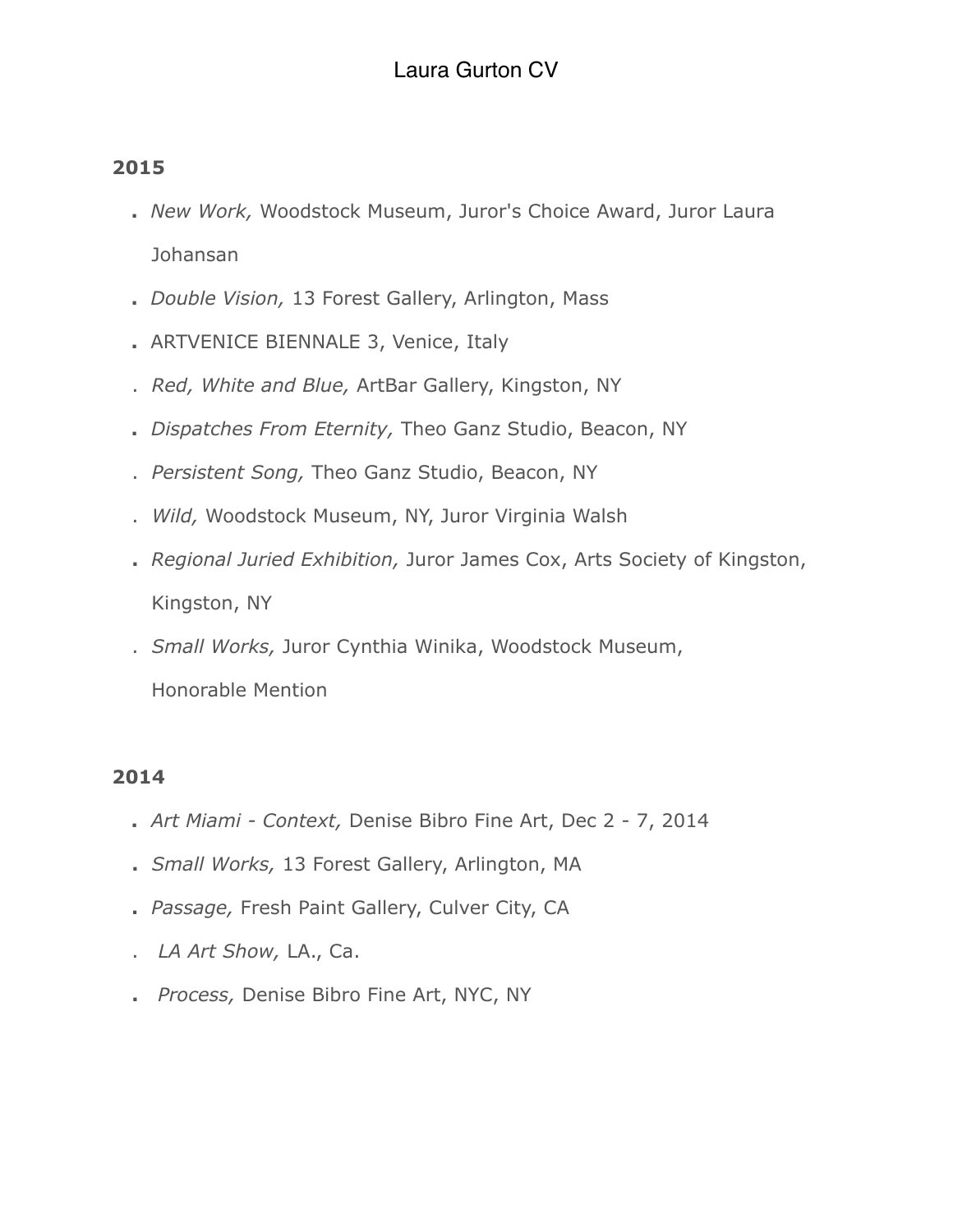## **2013**

- **.** 13 Forest Gallery, New Works, Arlington, MA
- *The Show of Shows,* Lenny Kislin curator, Wired Gallery, High Falls NY
- *Velvet Lens,* B.B.Contemporary Art. Project Art Space, NYC, NY
- *Artists of Woodstock: Creative Collaboration,* Trenton Museum Society, Trenton, NJ
- *In the News,* WAAM, Juror Robert Cuicio, Woodstock, NY
- **.** *Current Hues of the Hudson Valley,* NY, Bethel Woods Galley, Behel, NY
- *Art Southampton* International Contemporary & Modern Art Fair Booth A97, Van Brunt Projects, Southampton, NY
- Beacon Short Wave Gallery, Stone Harbor, NJ
- *55th VENICE BIENNALE, Personal Structures, Time Space Existence*  Palazzo Bembo, Venice, Italy
- *• Procidamerica, Hudson Valley Artists in La Chiesa di S. Margherita,*  Procida, Italy

- *Currents,* Edward Hopper House, curated by Stanford Kaye, Nyack, NY
- *Far and Wide*  4th Annual Woodstock Regional, curated by David A. Ross, Woodstock, NY
- KMOCA, Kingston Museum of Contemporary Art, Kingston, NY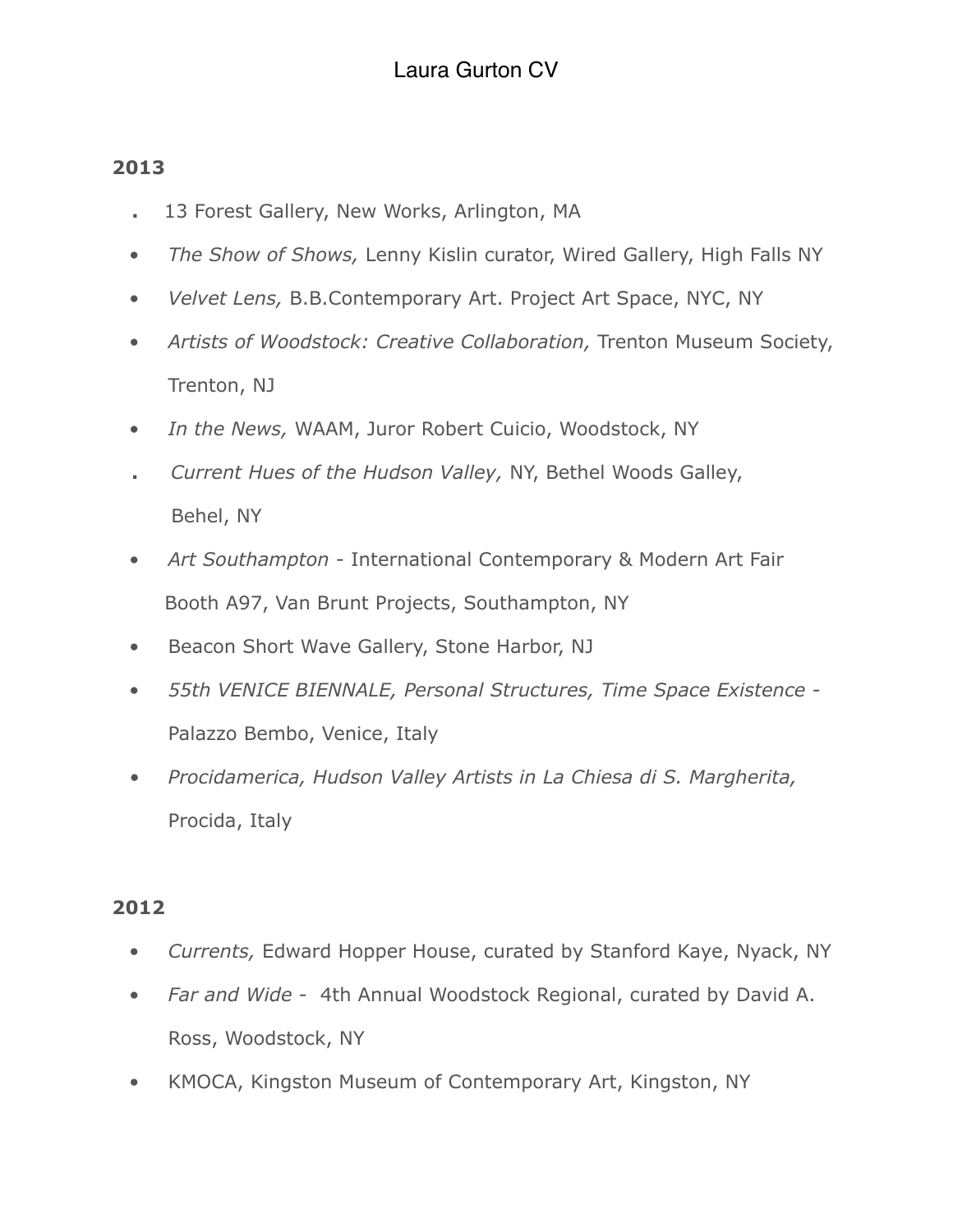# Laura Gurton CV

- *October Show,* Juror Beth Wilson, WAAM, Woodstock, NY
- *NAWA13, T*he Doghouse Gallery, Saugerties, NY

## **2011**

- *Micro Plus,* Daniel Aubry Gallery, Van Brunt Projects, Beacon, NY
- *Micro,* Daniel Aubry Gallery, Van Brunt Projects, Beacon, NY
- *New Work,* Juror Gillian Jagger, WAAM, Woodstock, NY
- *Small Works,* National Association of Women Artists, NYC, NY
- *One For the Road,* VanBrunt Gallery, Beacon, NY
- *DNA,* Edward Williams Gallery, Fairleigh Dickinson University, Hackensack, NJ
- *The Picture Show,* VanBrunt Gallery, Beacon, NY
- *Far and Wide, Juror,* Patricia Phagen, Second Annual Woodstock Regional Show,
- *New Member's Exhibition,* NAWA, National Association of Women Artists, NYC, NY
- The Red Eft Gallery, Curated by Phil Sigunick, Wurstsboro, NY,

- Unknown Species, Thaddeus Kwait Projects, Saugerties, NY
- Metamorphosis, WAAM, Woodstock, NY
- June Show, WAAM, Woodstock, NY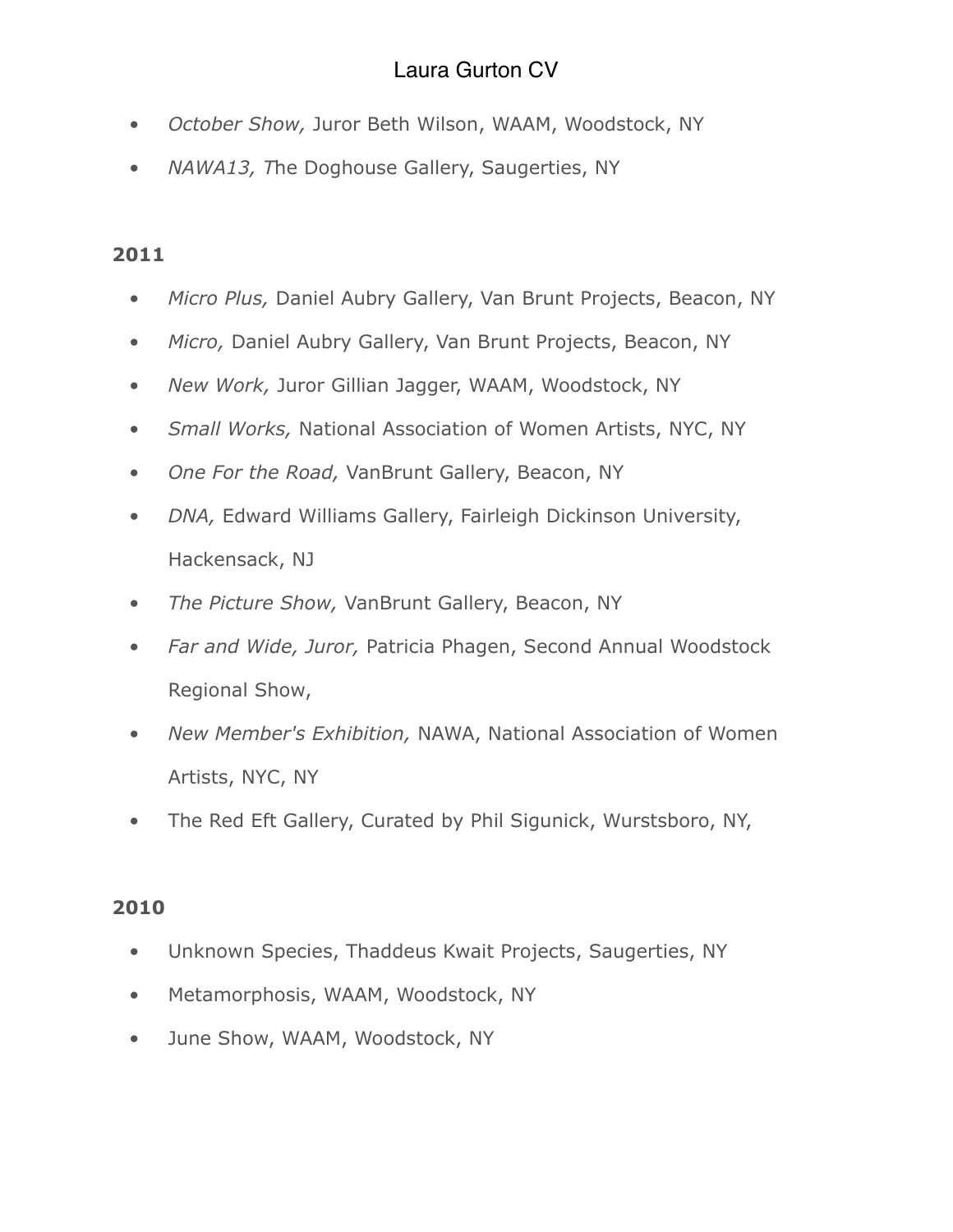## **Affiliations**

- **.** Hal Bromm Gallery, Hal Bromm director, NYC, NY
- **.** Theo Ganz Studio, Eleni Smolen director, Beacon, NY
- . Denise Bibro Fine Art, Denise Bibro director, NYC, NY
- . Fresh Paint Contemporary, Culver City, Ca
- **.** Beacon Short Wave Gallery, Gary Jacketti director, Sone Harbor NJ
- **.** WAMM, Woodstock Artists Association and Museum, Woodstock, NY,
- **.** Woodstock Byrdcliffe Guild, Woodstock, NY
- . Hudson Valley Center for Contemporary Art

### **Education**

- 1999-2001 Parsons School of Design Bank Street College of Education, Masters in Supervision and Administration in the Arts
- 1993-1994 SVA, School of Visual Arts, NYC, NY. BFA, Bachelor Degree of Fine Arts
- 1973-1974 Brooklyn Museum School, Brooklyn, NY
- 1970-1973 SVA, School of Visual Arts, Fine Arts Major
- 1969-1970 Philadelphia College of Art, Philadelphia, Pa. Foundation Year